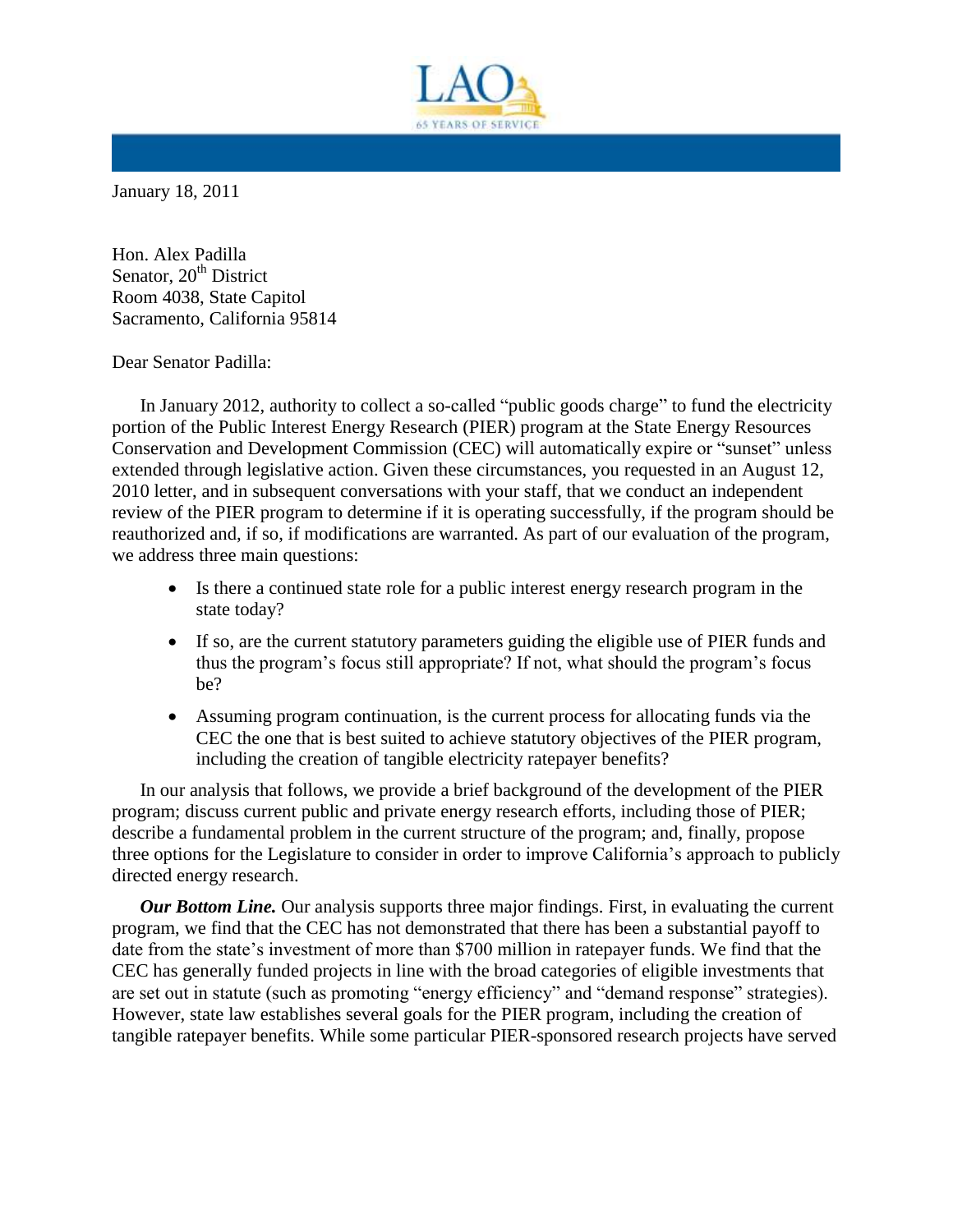these goals, CEC has not demonstrated that the majority of the projects allocated PIER funding by CEC has produced similar benefits.

Second, we find that the legislative and regulatory enactment of several new ambitious energy policy objectives has created an energy landscape that differs greatly from the one that existed in 1996, when the PIER program was created. In order to help address technological barriers which may prevent attainment of these state goals, we find that there is a role for the state to continue to support public interest energy research beyond the 2012 sunset date.

Third, if the Legislature decides that there should be a continuing state role in this area of research, we find that improvements could be made to the implementation of this role, including by tightening funding eligibility parameters and changing the process by which research funding is allocated.

*Methodology.* In crafting our response, we discussed these matters in detail with a number of entities throughout the energy research community, including the CEC, California Public Utilities Commission (CPUC), California Independent System Operator (CAISO), and other regulatory bodies and policy makers. We also contacted investor owned utilities (IOUs), publicly owned utilities (POUs), and other experts in the energy sector, including national research institutes and agencies in other states. In addition, we consulted PIER reports, past program analyses, and studies which looked at the state of energy research today.

### **BACKGROUND**

*Electricity Research Prior to Deregulation.* Prior to deregulation of the state's electricity markets in 1996, most electricity research was driven by utilities themselves and coordinated through the Electric Power Research Institute (EPRI). The EPRI is a national research institute founded in 1973 following U.S. Senate hearings which brought attention to the lack of funding for research and development in the electricity industry. Through EPRI, utilities around the country were able to pool research resources in order to advance technological development and understanding in the area of electricity generation, delivery, and use. During this time, California's IOUs were allowed to recover costs associated with this research activity through the rate-making process at the CPUC.

*AB 1890 Established Public Goods Charge on IOU Ratepayers to Fund PIER.* In 1996, California moved toward a deregulated electricity market through the passage of the Electric Utility Industry Restructuring Act (Chapter 854, Statutes of 1996 [AB 1890, Brulte]), widely referred to as AB 1890. At the time, it was widely believed that, under a newly deregulated system, IOUs would have an incentive to cut costs as much as possible, and would thus limit spending on research. State policy makers, however, wanted to ensure the continuation of electricity research that was in the "public interest"—including research that results in systemwide improvements that would benefit ratepayers across the state.

In order to address this concern, policy makers included in AB 1890 a provision which authorized the collection of a surcharge on IOU electricity bills in order to fund, among other purposes, a public interest energy research, development, and deployment program. This surcharge is commonly referred to as a public goods charge. The CEC was given the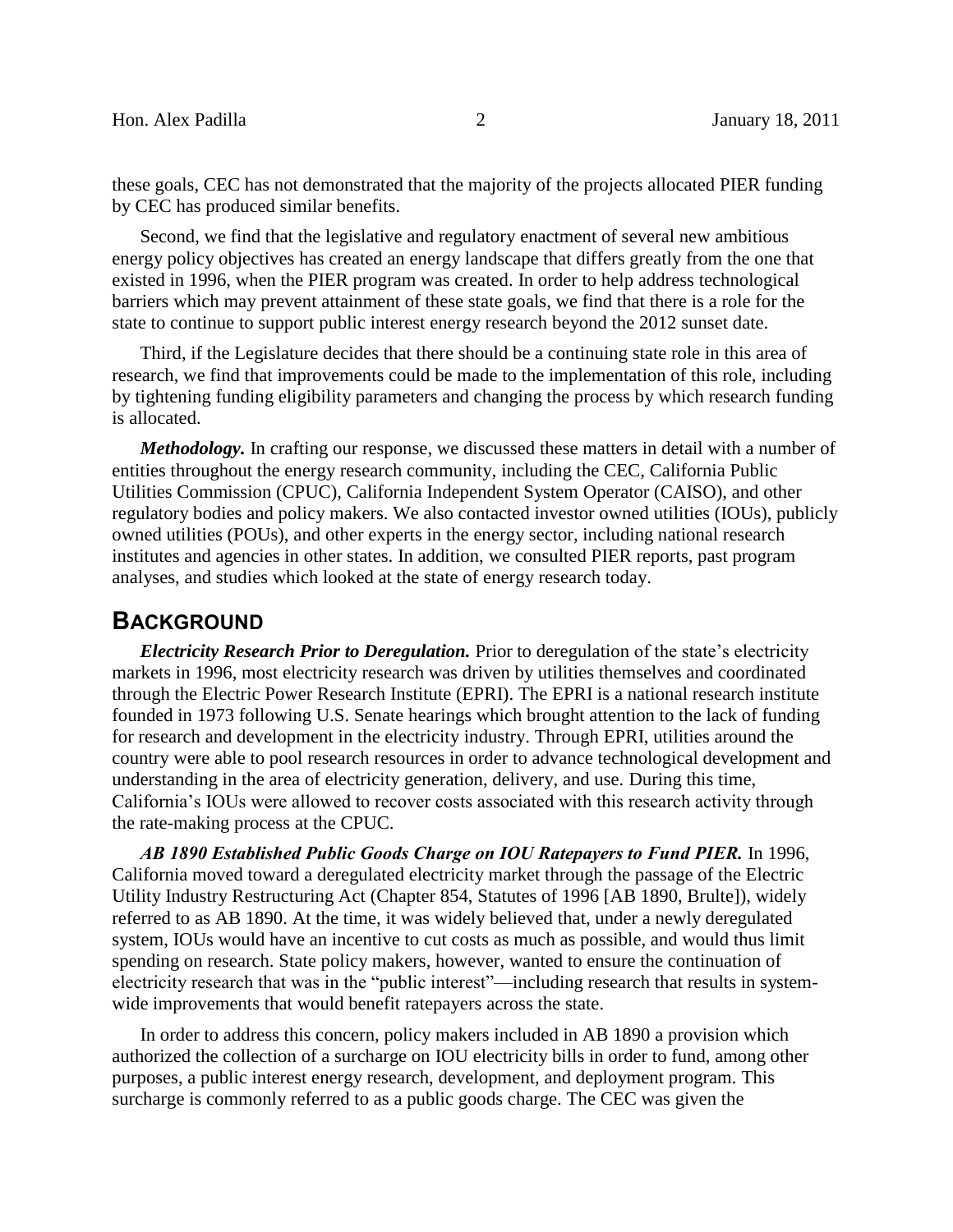administrative authority under PIER to provide grants for research to develop, and help bring to market, energy technologies that benefit the environment, provide greater system reliability, lower system costs, and provide other tangible benefits to California electric utility customers.

As we noted earlier, before the enactment of AB 1890, IOUs had been allowed to recover research costs through the CPUC's rate-making process. After the law was enacted, the CPUC decided administratively to eliminate most rate recovery of IOU research and development budgets. This action was based on CPUC's concern that allowing IOUs to incur and recover such costs in the rates charged to electricity consumers would give them a competitive advantage in a newly deregulated market. The actions taken by the CPUC do not prevent IOUs from conducting their own public interest energy research outside of PIER, so long as those costs are paid by an IOU's shareholders rather than from ratepayer-generated funds.

*POUs Fund Their Own Research Programs, Outside of PIER.* Although funding for PIER is derived solely from the public goods charge levied on California's IOU ratepayers, POUs are nonetheless required under statute to levy a public goods charge on their ratepayers in order to fund similar programs. The charge levied on POU ratepayers is required by statute to be commensurate with the amount paid by IOU ratepayers.

*Funding Level for PIER Established in Statute.* Assembly Bill 1890 mandated that PIER receive no less than \$62.5 million annually from the public goods charge levied on IOU ratepayers. In addition, Chapter 932, Statutes of 2000 (AB 1002, R. Wright), established an additional surcharge on natural gas ratepayers in order to fund natural gas public interest research at an annual level of \$24 million. In total, PIER now receives \$86.5 million annually. The electricity portion of the public goods charge is scheduled to sunset in January 2012. The natural gas charge would continue indefinitely.

*Focus of PIER Program Established in Statute.* Statute provides various funding criteria to guide CEC's allocation of PIER funds and to focus the program's activities. For example, Chapter 512, Statutes of 2006 (SB 1250, Perata), requires that the program focus on five major areas: (1) advanced electricity generation (such innovations as systems that recycle heat from power systems to produce electricity), (2) climate change and the environment, (3) energy efficiency and demand response strategies (the latter referring to mechanisms that serve to reduce customer demand for energy), (4) renewable energy, and (5) transmission and distribution of power. Earlier legislation, Chapter 91, Statutes of 2005 (SB 76, Budget and Fiscal Review Committee), had already expanded the scope of the PIER program to include a sixth category for transportation-related research.

Statute requires that the CEC ensure that PIER funding decisions align with the state's energy "loading order"—a term used to define all state energy priorities. The loading order requires that the state's energy policies focus on meeting energy demands in the following order: (1) increases in energy efficiency and demand response strategies, (2) development of renewable and distributed generation resources, and (3) generation of clean fossil-fueled electricity.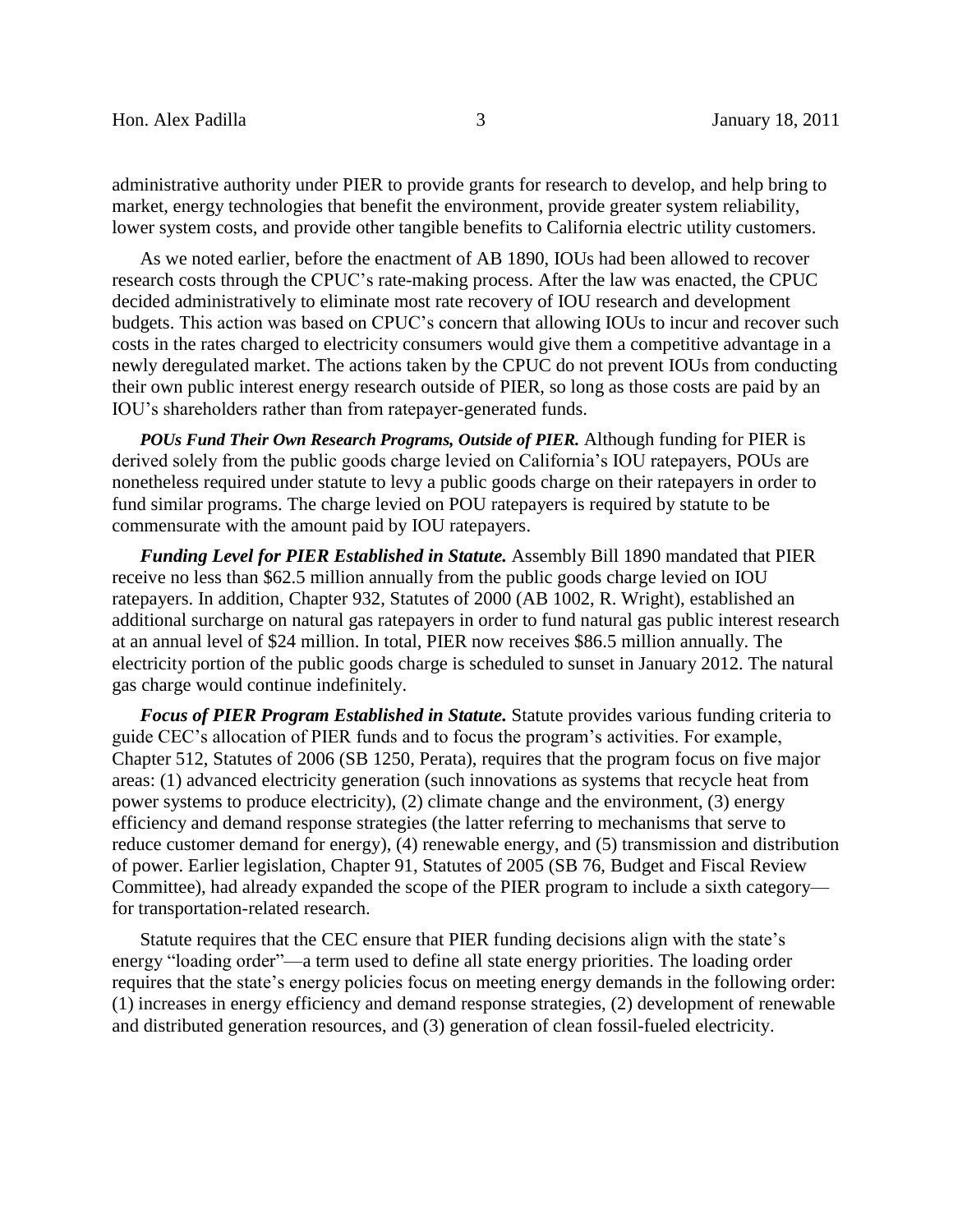# **THE CEC'S IMPLEMENTATION OF PIER RAISES ISSUES**

*What Has the State Received From Its Investment in PIER?* Since the program's inception, PIER has funded nearly \$700 million in public interest research and development. While the amount invested by the state in these activities is easy to track, it is by no means clear that the investment has resulted in a payoff to the state's electricity ratepayers who provided these resources.

While the CEC has estimated that the program has resulted in billions of dollars in savings to ratepayers, we believe that there are serious problems with the way the CEC has calculated these benefits. In its calculations, CEC attributes to the PIER program the entirety of the substantial ratepayer savings that have resulted from the state's adoption of energy-related building and appliance standards. While it is true that some of the research used to develop these standards has been fostered by PIER, our analysis indicates that it is not reasonable to directly attribute all resulting cost savings to PIER. For example, CEC is implicitly counting as a benefit from PIER savings from some tighter building and appliance standards adopted as early as the 1970s, long before PIER ever existed. It is fair to attribute some credit to the PIER program, in that some changes were made to these energy efficiency standards as the result of PIER-supported research. In addition, CEC has been able to document how the PIER program has helped to bring to market such innovations as floor cooling technology and cool roofing. But CEC's calculations of benefits to ratepayers often overstate the impact of these changes, in our view.

This does not necessarily lead to the conclusion that continued state investment in public interest energy research is unwarranted. As we discuss later in this analysis, we find that there is a need for a continued state role in this research area to assist the state in meeting its energy goals. We also find that there is the potential for a much larger payoff from the program if it were refocused and various other program improvements adopted.

*PIER Has Funded a Broad Spectrum of Research—Perhaps Too Broad.* A broad array of research has been funded over time under PIER within each of the six allowable investment categories discussed earlier. The PIER-funded research projects we have reviewed generally fit within these allowable categories. However, some projects appear to have only a tenuous connection to the subject of energy. For example, just within the climate change and environment area, PIER has funded research on such varied topics as deforestation in California, groundwater recharge, the potential impact of climate change on bird distribution, and salmon habitat restoration.

Our analysis raises questions as to whether the range of research is so broad and unfocused that it is hindering the potential benefit of the PIER program. Fragmenting the research into so many directions reduces the likelihood, in our view, that this research is being translated into changes in the electricity marketplace that are benefiting consumers or the public at large.

All Statutory Goals of PIER Not Being Met. The statute that created PIER establishes various goals for the program which were intended to guide the allocation of PIER funds. Specifically, statute provides that the general goal of the program is "to develop, and help bring to market, energy technologies that provide increased environmental benefits, greater system reliability, and lower system costs, *and* (emphasis added) that provide tangible benefits to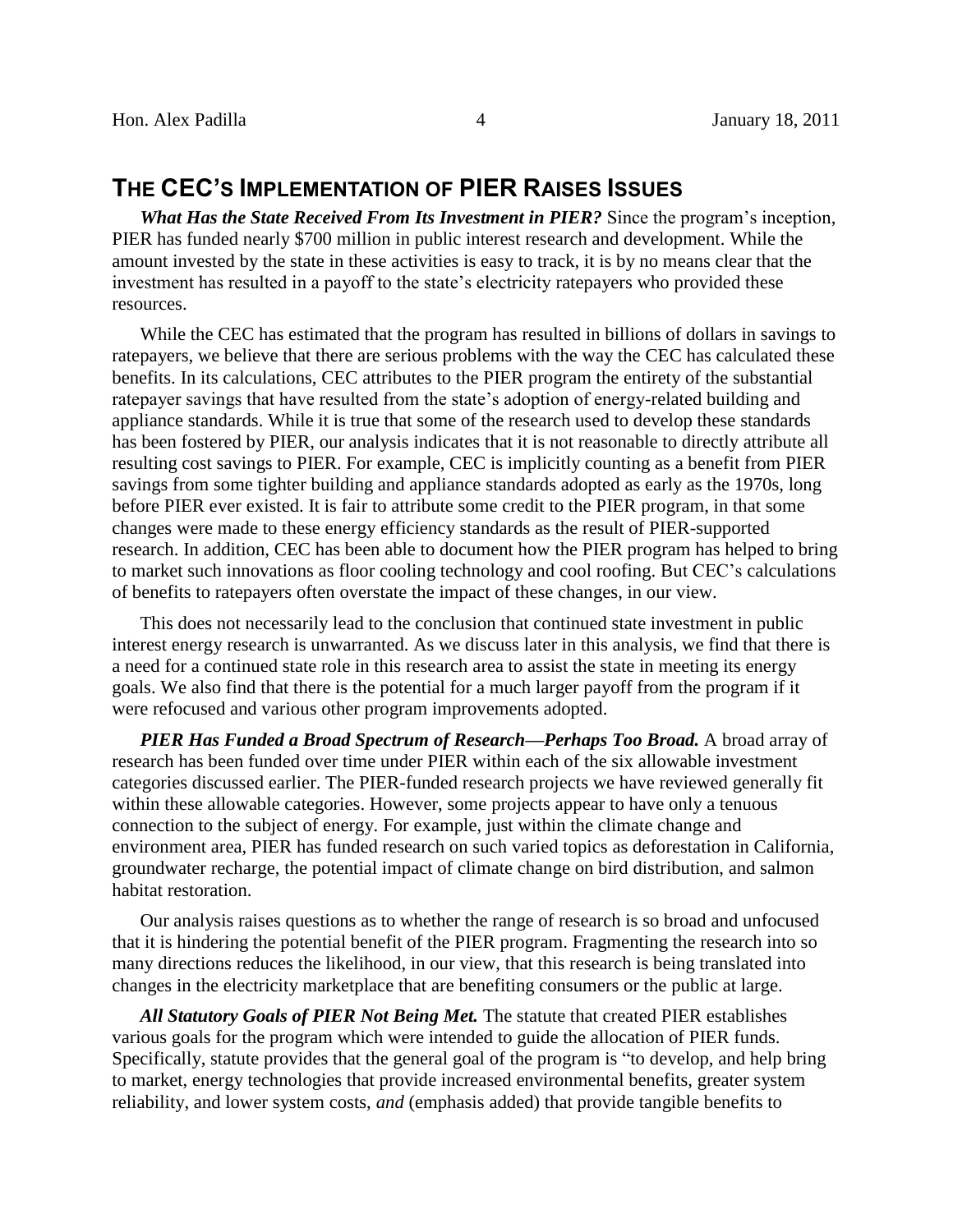electric utility customers." In nearly all cases, it is clear that the projects selected for funding are in line with some of these goals. However, based on our review, it appears that not all of these goals are being met by each particular project that has been allocated funding, as the law creating PIER requires. This particularly appears to be the case for the climate change/environmental category. For example, while researching the potential impact of climate change on the distribution of birds may have scientific merit, it is doubtful that it will lead to tangible electricity ratepayer benefits as required under the PIER statute.

*Other Issues.* Other issues have been brought to our attention concerning the current framework and implementation of the PIER program. First, the public nature of the program (and thus the need to ensure transparency throughout the application review period) has resulted in what is inherently a lengthy application process. We have been advised that this has discouraged potential researchers from participating in the program.

A second issue concerns who owns the rights to the results of research that has been funded with both public and private funds, as is typically the case for PIER-funded projects. This issue is currently resolved through negotiations on a case-by-case basis between the public and private funders and ultimately is a decision left to the administrative discretion of the CEC. The question of proprietary rights appears to be discouraging some parties from participating in the program.

A third issue concerns the efficiency of having multiple public interest energy research programs in the state—one operated by CEC under PIER, as well as the additional internal research programs operated by each POU. It is likely that this arrangement results in unnecessary and additional administrative costs for the administration of these programs. Also, this situation could result in a lack of coordination of this research, and increases the risk of duplicative research efforts.

## **IS THERE A CONTINUED STATE ROLE FOR ENERGY RESEARCH?**

*Meeting State Energy Goals Will Require Research Breakthroughs.* Since the PIER program was created, many aspects of the California energy sector have changed. The 2000-01 energy crisis in California, new state policies to require increased generation of electricity from renewable energy sources, and other policy changes have created a new energy landscape that looks much different than the one in existence in 1996. State legislation is driving the need for technological change and research to achieve breakthroughs in the energy area.

For example, Chapter 469, Statutes of 2010 (AB 2514, Skinner), authorized the CPUC to determine targets for IOUs to develop storage capacity for electricity. While some forms of energy storage, such as hydroelectricity, have been in existence for decades, other forms of storage will still require technological breakthroughs in order to make their integration into the grid cost-effective.

The goal of increasing California's access to renewable sources of energy—one of the state's primary energy priorities—is also driving the need for technological change and research. Due to the intermittent nature and relative unpredictability of wind and solar resources, there are numerous engineering challenges to integrating these renewable energy sources into the electrical grid in a cost-effective way without jeopardizing the reliability of energy delivery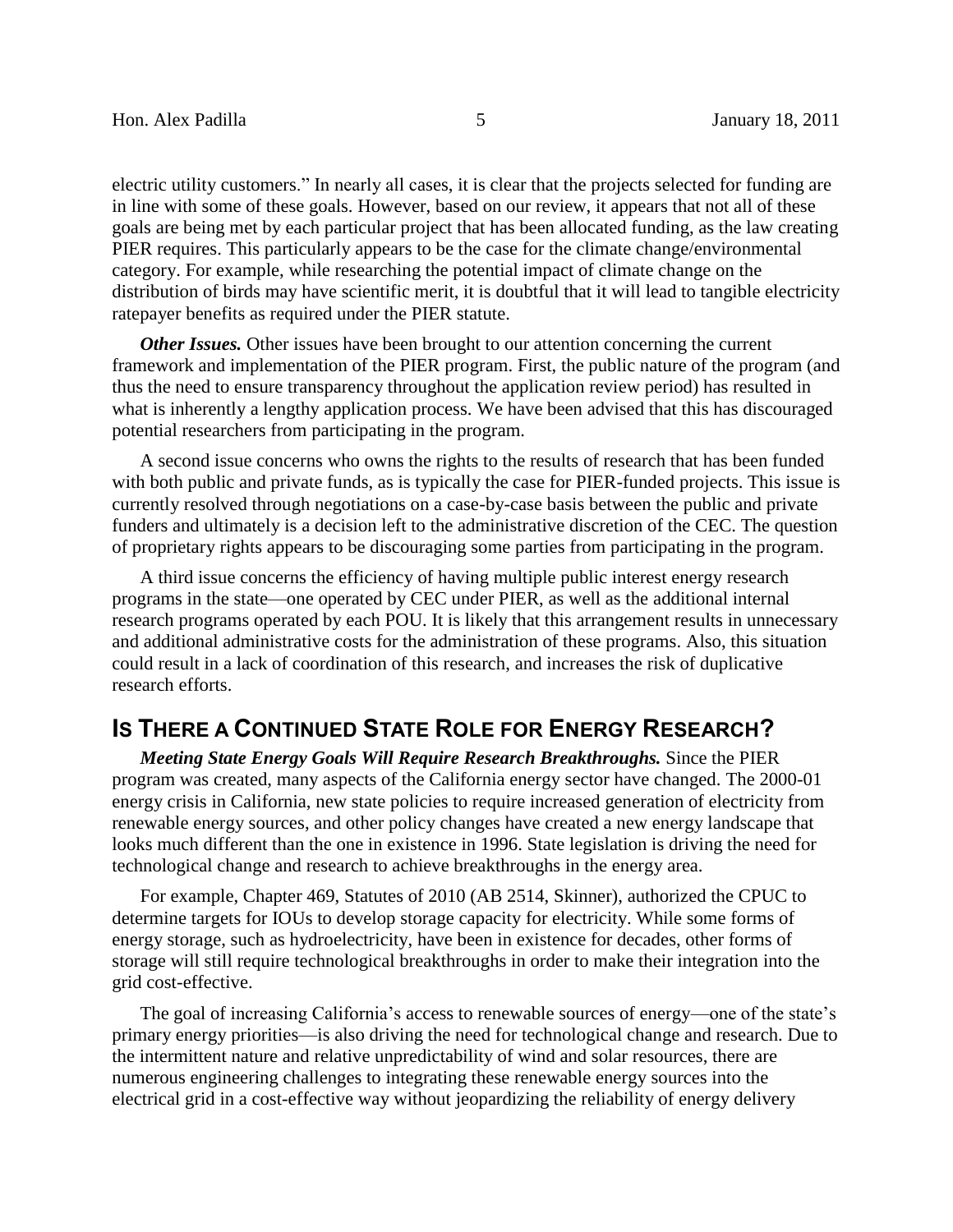systems. Technological breakthroughs will be needed, for example, to improve the ability of electrical system operators to accurately forecast the availability of renewable resources in order to better integrate them into the grid.

Other areas of legislative interest are so-called "smart grid" technologies and demand response systems which are intended to reduce consumers' energy demand. While demand response is equal to energy efficiency as the state's first priority in the loading order, energy engineers indicate that more research is needed in order to advance these technologies beyond prototypes.

*IOUs Now Have Much Greater Incentive to Invest in Public Interest Energy Research.*  Changed circumstances since the passage of AB 1890 have opened the door for the Legislature to consider new approaches to funding public interest energy research. Because of the state's various energy-related mandates, the IOUs now have a much greater incentive to invest in research in order to meet the state's energy goals. The IOUs face significant fiscal penalties if they do not meet various energy mandates and targets.

*A Continued State Role in Energy Research Makes Sense.* Given the circumstances discussed above, we believe that meeting the state's energy goals will require continued investment by both the public sector (including the state) as well as the private sector. We are not in a position to determine how much state funding should appropriately be committed to these purposes. This is an important policy decision for the Legislature to make should it decide to continue the state's role in a publicly directed energy research program. However, should the Legislature choose to reauthorize the PIER program in some form, we recommend that improvements be made to the process for allocating funds for such a program.

In the section that follows, we discuss three potential approaches for reforming the state's role in energy research. Each approach is designed to make the state's investment role more strategic. Regardless of the particular approach taken, we recommend that any legislation to reauthorize a state-supported research program sunset the program after a determined period of time—perhaps five years—and provide for a periodic evaluation of the results of the research program. The latter will help the Legislature ensure that its policy direction for the program is being followed and its goals for the program are being met as cost-effectively as possible.

# **INVESTMENTS IN RESEARCH SHOULD BE MORE STRATEGIC**

*The Legislature Has Options to Maximize Publicly Directed Energy Research Investments.* Earlier, we identified some key problems with the current PIER program—namely, the program's lack of focus and its weak strategic tie to the state's current energy goals. We have also identified some options for the Legislature to address these problems. Each of these options has policy tradeoffs, which we discuss below.

An important policy issue for the Legislature to consider is how much flexibility and control to give to the IOUs to make research investment decisions and what level of governmental involvement in the process is deemed appropriate. The options we present below are not mutually exclusive. Rather, a hybrid approach could be taken that includes elements from different options, depending upon the Legislature's desired policy goals.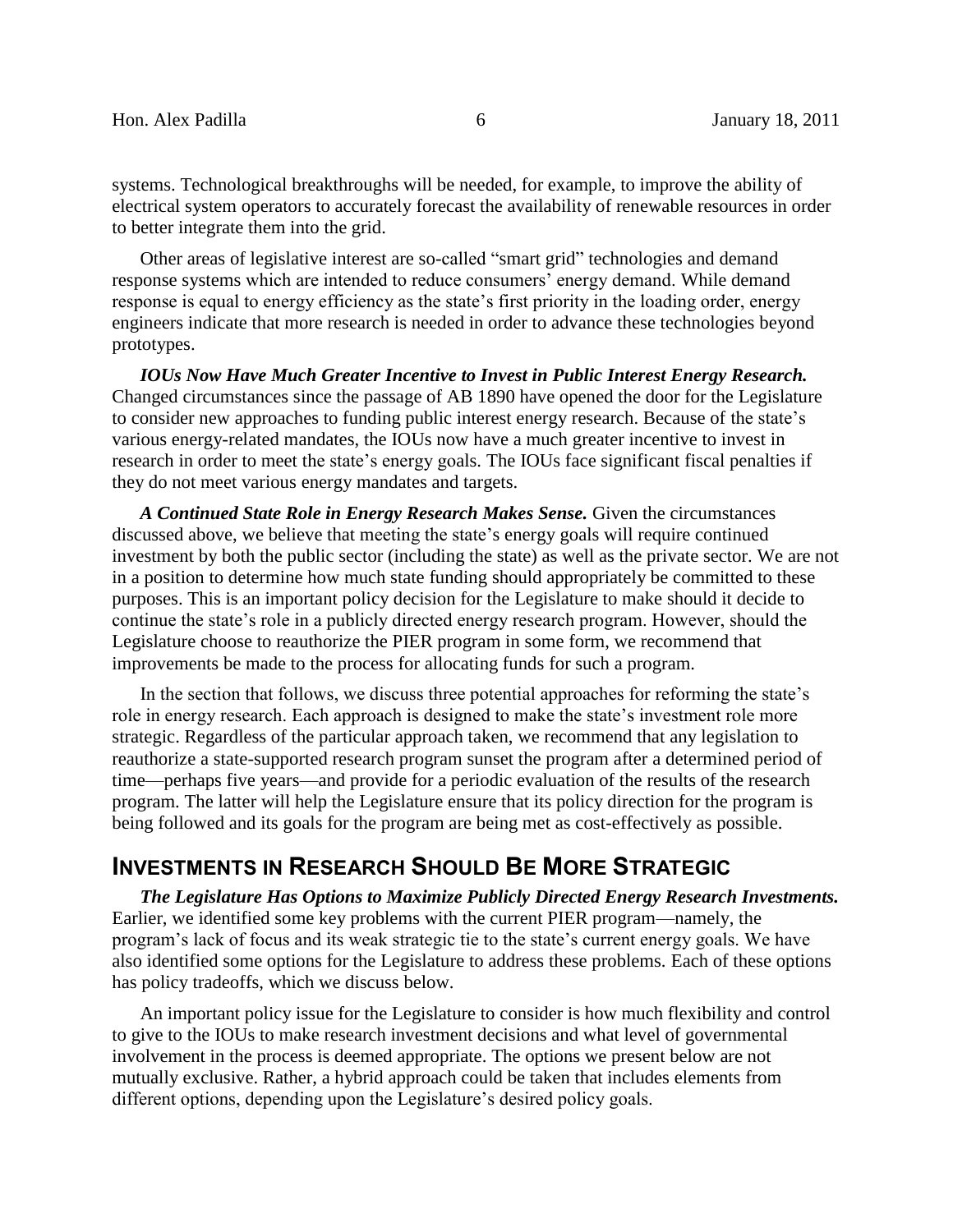#### **Option One—Continue PIER Program Under CEC With a Tighter Focus**

As we discussed previously, research projects which received funding through PIER may not always meet all of the original statutory criteria for the program. To address this concern, the Legislature may wish to consider requiring a more strategic focus for the program based on its current priorities, emphasizing research that will specifically address the current technological barriers to achieving the state's current energy goals. As noted earlier, the climate change/environmental category, in particular, appears to have been very broadly interpreted by CEC in its research investment decisions. The Legislature thus might consider providing greater policy direction regarding what type of research is eligible for funding under this category. Alternatively, the Legislature might even consider eliminating the climate change category in recognition of the fact that most of the state's current energy policy has been developed with an eye toward climate change mitigation and reducing greenhouse gas emissions. Such an action would recognize that investments that serve to meet the state's energy goals directly also move the state closer to meeting its climate change goals as well.

As part of this option, the Legislature may wish to consider transferring public goods charge revenues collected by POUs for research purposes to the PIER fund. This approach would respond to concerns about the inefficiency and lack of coordination from creating multiple separate public interest energy research programs across the state.

This option would maintain the institutional knowledge that has been built at CEC for the operation of such a research program. It would also maintain the existing opportunities the Legislature has for oversight through budgetary and policy review of CEC activities. However, there is a tradeoff with this option. By continuing to rely so heavily on the CEC, rather than electricity providers, in making research investment decisions, this approach potentially misses an opportunity to focus the program on cost-effective investments that would be more likely to maximize the benefits to ratepayers. In our view, cost-effective investments are more likely to occur under a process that gives utilities that must be concerned about their "bottom line" more of a voice in such decisions.

### **Option Two—Allow IOU Rate Recovery of Public Interest Research**

As discussed previously, most utility-sponsored research was conducted internally or through EPRI. This is no longer the case because the CPUC began to generally prohibit IOUs from recovering their research and development costs through rates. Because the IOUs have a greater incentive today to invest in research that is aligned with the public interest of pursuing the state's energy goals, the Legislature could consider the approach of (1) not reauthorizing the collection of the public goods charge to fund public interest research and (2) allowing IOUs to recover their costs for this type of research through rates. Statute could still provide parameters for the type of public interest research for which this rate recovery would apply.

This option has some advantages. It would provide the IOUs with flexibility in making research investments that may lead to the state achieving its energy goals more cost-effectively. Additionally, since "public" funds would no longer be involved, there would no longer be uncertainty over who would have the rights to research outcomes.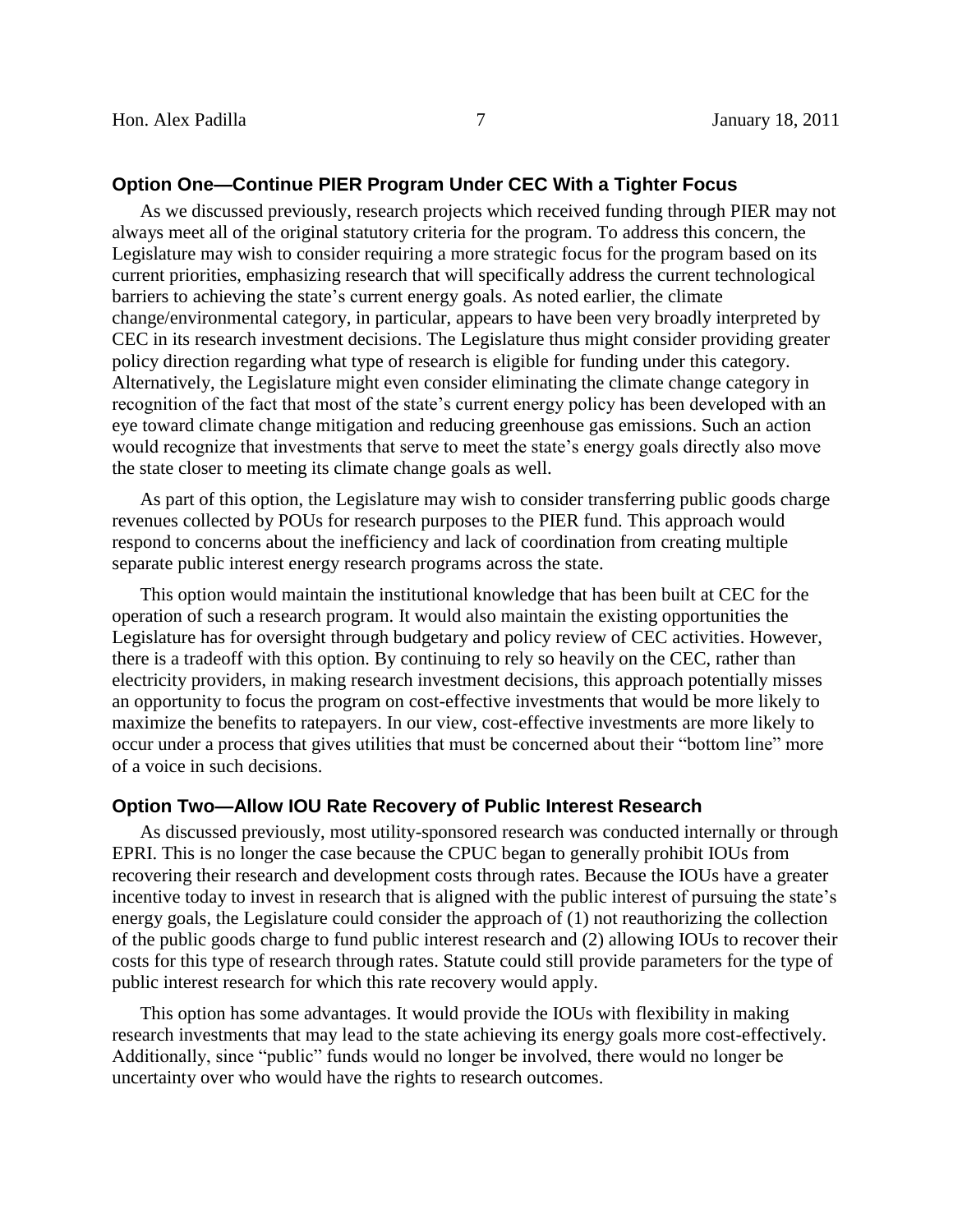There is a potential tradeoff with this option, however. In effect, the option makes the CPUC the sole arbiter on behalf of the state of IOU research investments. The role of the CEC in such research decisions would end, resulting in the loss of its institutional expertise in informing these decisions. While the CPUC would gain significant authority over the level of investment that could be mandated upon the IOUs, the Legislature would probably end up with less control and oversight over such a revised research program. The Legislature could partly address this concern by enacting statutory parameters to guide the rate recovery process and to ensure that the type of research receiving such rate recovery is consistent with the Legislature's priorities. The Legislature could also cap the amount of research costs that could be recovered through rates to ensure it maintained control over the program.

#### **Option Three—Create a Public-Private Partnership for Electricity Research**

A third option to restructuring public interest energy research is a hybrid approach designed to provide more flexibility than is currently available to the utilities in making research investment decisions while retaining ample public oversight over the process.

Under this option, the Legislature would reauthorize the collection by IOUs of a public goods charge for public interest research purposes. However, as an alternative to the current program structure, funds would remain with the individual utilities rather than being remitted to the PIER fund at the CEC. Similar to the current utility energy efficiency programs that are partially funded from the public goods charge, use of funds would be subject to each utility developing a multiyear investment plan. Rather than being submitted to the CPUC, these research investment plans would be submitted to a newly created coordinating council which would replace the PIER program at the CEC. For example, the Legislature could create a coordinating council composed of representatives from the CEC, CPUC, CAISO, and CPUC's Division of Ratepayer Advocates. It should also include representatives of the POUs and IOUs.

Under this concept, the council would deliberate and agree upon an appropriate research course for the state. Each utility's research focus would subsequently be subject to approval by the coordinating council. Utilities would then develop their own research plans based on these discussions. The council would approve the overall research plans, but decisions about funding particular research projects would be left to the utilities. Because this option involves decisionmaking about the use of public funds, we would recommend that commission meetings be subject to state laws requiring open and public meetings.

The creation of a new administrative entity under state law raises a number of technical and policy issues for the Legislature to consider. The structure and rules of the coordinating council would require attention in order to ensure that it functioned effectively. In addition to addressing the important issues of the council's membership and its responsibilities, the Legislature could provide its direction in statute on such issues as the requisite number of council meetings annually, voting rules, and guidelines by which research plans would be designed and submitted.

The main advantage of this option is the opportunity for such a council to coordinate research efforts across the state. This would potentially allow for greater sharing of technological innovation among these utilities and greater coordination across the state in the development of new technologies, such as a smart electrical grid. Providing more flexibility to the individual